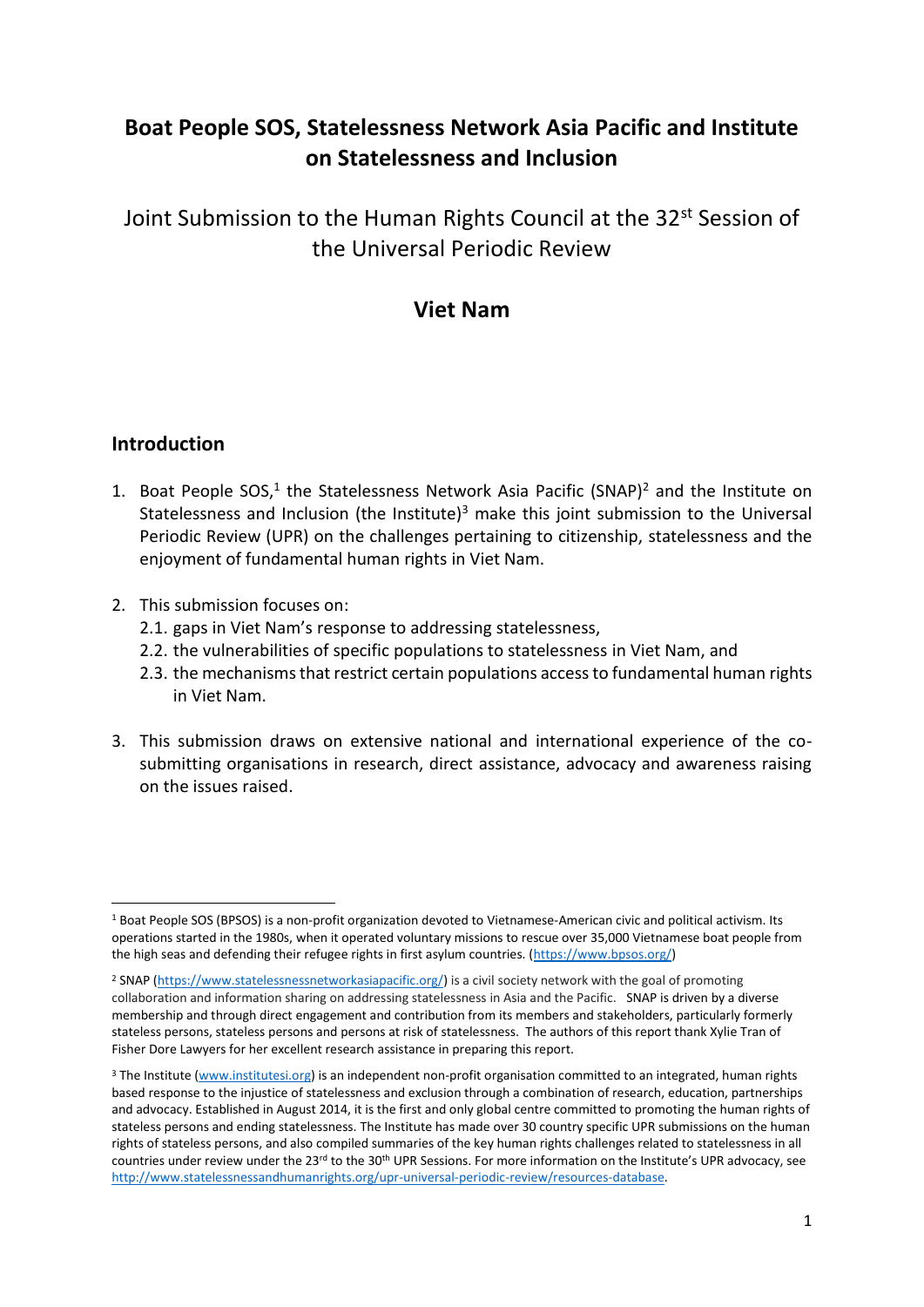### **Viet Nam's Universal Periodic Review under the Second Cycle**

- 4. In its State Report before its previous UPR in 2014, Viet Nam outlined that it was considering accession to "UN Convention on Statelessness".<sup>4</sup>
- 5. Ethiopia and Mexico noted Viet Nam's birth registration campaign and Ethiopia specifically referenced Viet Nam's progress in reducing statelessness.<sup>5</sup>
- 6. Viet Nam received no recommendations regarding the need to address statelessness and uphold the right to a nationality in Viet Nam.<sup>6</sup>

### **Viet Nam's International Obligations**

- 7. Viet Nam as a member States of the United Nations is obliged by the UN Charter to promote "universal respect for, and observance of, human rights and fundamental freedoms for all without distinction as to race, sex, language, or religion".<sup>7</sup> These human rights and fundamental freedoms are specified in the Universal Declaration of Human Rights (UDHR), many of which are also recognised as principles of customary international law.<sup>8</sup>
- 8. Viet Nam has also acceded to most of the core human rights instruments.<sup>9</sup> Of the treaties ratified, many guarantee the universal right to a nationality without discrimination. This includes the International Covenant on Civil and Political Rights ("ICCPR") (Article 24), the Convention on the Rights of the Child ("CRC") (Articles 7 and 8), the Convention on the Elimination of All Forms of Discrimination against Women ("CEDAW") (Article 9), and the International Convention on the Elimination of All Forms of Racial Discrimination ("CERD") (Article 5). Of particular significance is Article 7 of the CRC, which enshrines every child's right to be registered immediately after a birth and to acquire a nationality and protects all children from statelessness. Similarly, in relation to the right to a nationality, CERD provides that ''States Parties undertake to prohibit and to eliminate racial discrimination in all its forms and to guarantee the right of everyone, without distinction as to race, colour, or national or ethnic origin, to equality before the law''.

<sup>4</sup> *National Report Submitted in Accordance with Paragraph 5 of the Annex to Human Rights Council Resolution 16/21: Viet Nam,* UN GAOR, 18th sess, UN Doc A/HRC/WG.6/18/VNM/1 (8 November 2013) para 19.

<sup>&</sup>lt;sup>5</sup> Report of the Working Group on the Universal Periodic Review: Viet Nam, UN GAOR, 26<sup>th</sup> sess, Agenda Item 6, UN Doc A/HRC/26/6 (2 April 2014) paras 97 and 143.214.

<sup>6</sup> Ibid.

<sup>7</sup> *Charter of the United Nations,* art 55(c). According to Article 56 of the Charter, it is the obligation of all member states of the UN to take "joint and separate action in cooperation with the Organization for the achievement of the purposes set forth in Article 55".

<sup>8</sup> 'Draft Articles on Diplomatic Protection with commentaries' (2006) II(2) *Yearbook of the International Law Commission*  49.

<sup>9</sup> OHCHR, *The Core International Human Rights Instruments and their monitoring bodies*  [<https://www.ohchr.org/EN/ProfessionalInterest/Pages/CoreInstruments.aspx>](https://www.ohchr.org/EN/ProfessionalInterest/Pages/CoreInstruments.aspx).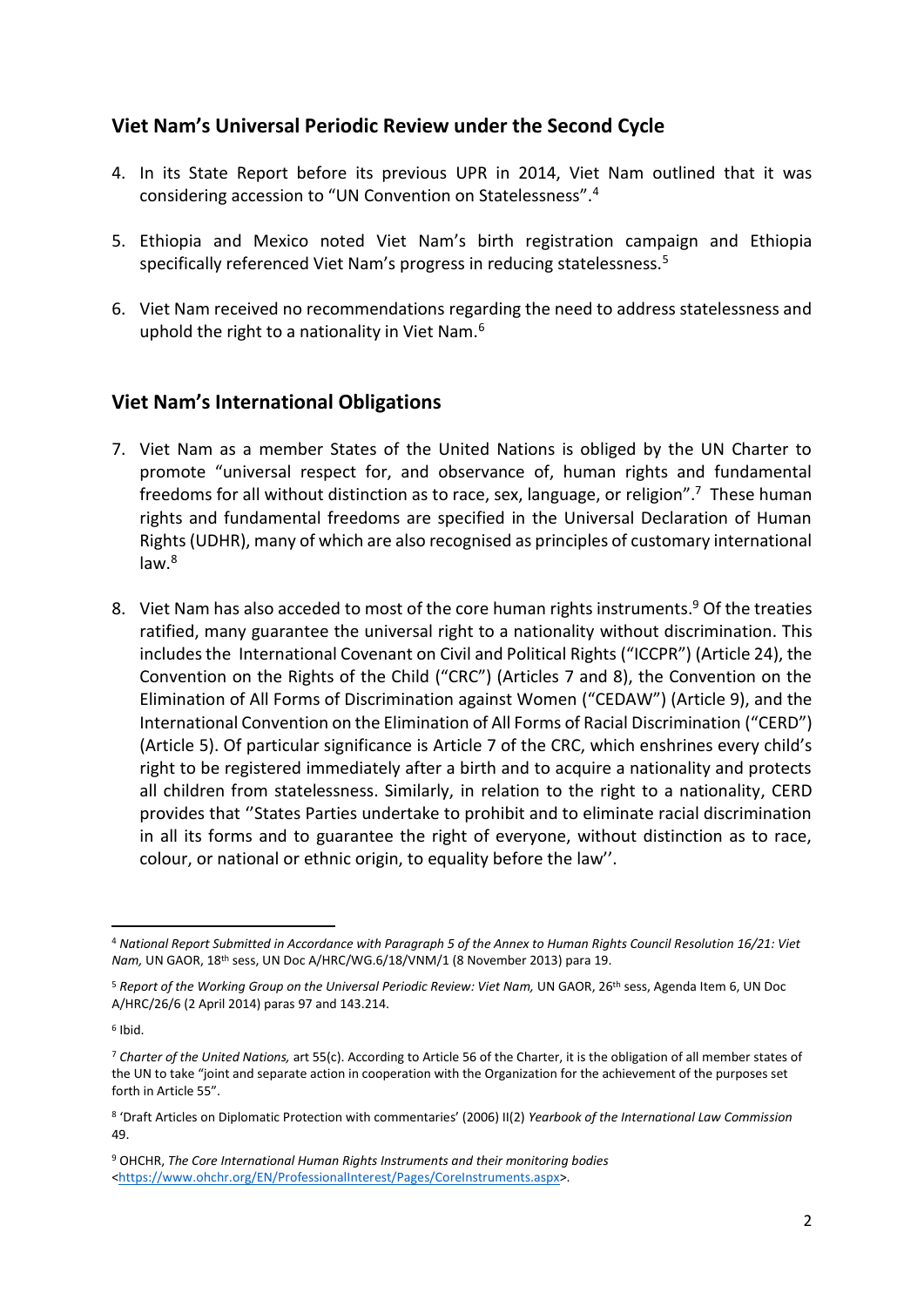- 9. Furthermore, a member State of the Association of South East Asian Nations (ASEAN), Cambodia is a signatory to the 2012 ASEAN Human Rights Declaration. Although this declaration is a non-binding document, it nonetheless reflects consensus as to the importance of human rights in the region and the right to a nationality (see, article 18 of the 2012 ASEAN Human Rights Declaration).
- 10. Viet Nam is not a State party to the 1951 Convention relating the Status of Refugees and its 1967 Protocol ("1951 Convention"), the 1954 Convention relating to the Status of Stateless Persons ("1954 Convention") or the 1961 Convention on the Reduction of Statelessness ("1961 Convention").

### **Progress Towards Ending Statelessness in Viet Nam**

- 11. Viet Nam has made significant progress towards addressing statelessness for various populations in Viet Nam, through extensive reforms to its nationality law framework and complementary initiatives. 10
- 12. Some examples of such reform include a simplified naturalisation procedure<sup>11</sup> and the provision for the reacquisition of Vietnamese nationality after renunciation.<sup>12</sup>
- 13. Despite these important steps, according to the latest statistics published by UNHCR, there were at least 29,522 stateless persons in Viet Nam.<sup>13</sup> The profiles and characteristics of the stateless population in Viet Nam, as included within this estimate, are not currently publicly available. Based on previous reporting, this estimate may include former Cambodian refugees and women who became stateless after renouncing their nationality and who did not acquire an alternative nationality through marriage to a foreigner.<sup>14</sup> However, there is no publicly available data on the extent to which these groups currently experience statelessness in Viet Nam.
- 14. The following is an exploration of the vulnerabilities that various other groups face with respect to statelessness and access to fundamental human rights in Viet Nam. However,

**<sup>.</sup>** <sup>10</sup> Lyma Nguyen, *Report on Citizenship Law: Vietnam* (September 2017) European University Institute

[<sup>&</sup>lt;http://cadmus.eui.eu/bitstream/handle/1814/47966/GLOBALCIT\\_CR\\_2017\\_13.pdf?sequence=1&isAllowed=y>](http://cadmus.eui.eu/bitstream/handle/1814/47966/GLOBALCIT_CR_2017_13.pdf?sequence=1&isAllowed=y); UNHCR and National Human Rights Commission of Thailand, *Regional Expert Roundtable on Good Practices for the Identification, Prevention and Reduction of Statelessness and the Protection of Stateless Persons in South East Asia* (2 March 2011) European Country of Origin Information Network [<http://www.ecoi.net/file\\_upload/1226\\_1299577934\\_4d6e09932.pdf>](http://www.ecoi.net/file_upload/1226_1299577934_4d6e09932.pdf).

<sup>&</sup>lt;sup>11</sup> The simplified naturalised procedure that is assisting former Cambodian refugees in Viet Nam to acquire Vietnamese citizenship. UNHCR, *Submission by the UNHCR for the OHCHR's Compilation Report – Universal Period Review: Socialist Republic of Viet Nam* (20 June 2013) Refworld [<http://www.refworld.org/pdfid/51c946514.pdf>](http://www.refworld.org/pdfid/51c946514.pdf); Lyma Nguyen, above n 11.

 $12$  This reform addresses statelessness amongst women who renounced their nationality to acquire their foreign spouses' nationality, but did not in fact acquire a foreign citizenship and became stateless. UNHCR, above n 11; Lyma Nguyen, above n 11.

<sup>13</sup> UNHCR, *Global Trends: Forced Displacement in 2017* (25 June 2018) UNHCR, Annex Table 1 [<http://www.unhcr.org/5b27be547.pdf>](http://www.unhcr.org/5b27be547.pdf).

<sup>14</sup> UNHCR, above n 11.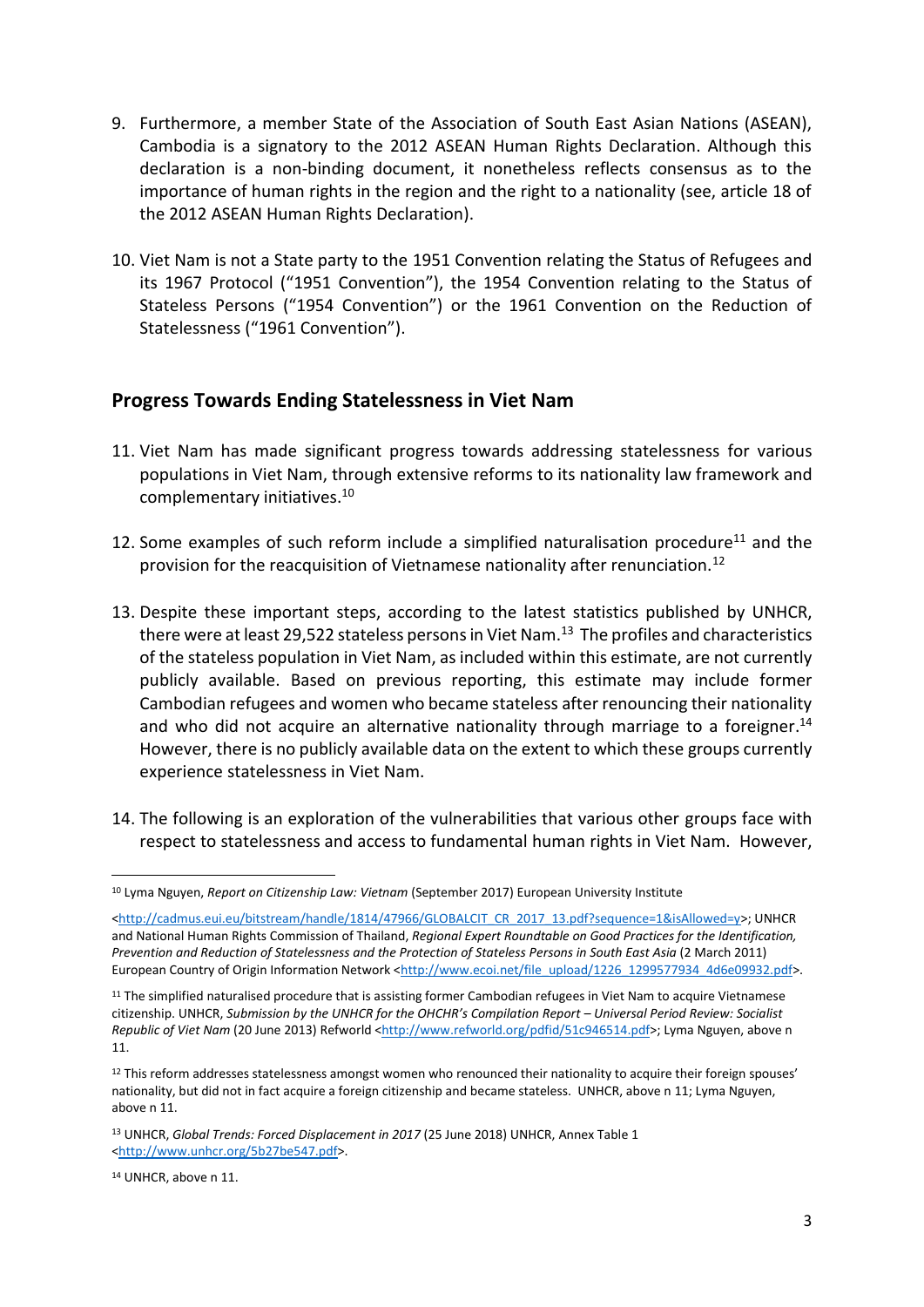it is unclear whether the following groups are represented in UNHCR's estimate as to the number of stateless persons in Viet Nam (i.e. at least 29,522 stateless persons).

#### **Ethnic Minorities**

15. Ethnic and religious minorities, such as  $H'Mong<sup>15</sup>$  and Montagnard communities,<sup>16</sup> face significant discrimination in Viet Nam.<sup>17</sup> This can manifest in harassment, arbitrary arrest and detention of ethnic minorities by authorities.<sup>18</sup> It may also result in authorities refusing these communities access to civil registration and documentation (including birth registration), and/or individuals from these communities avoiding contact with authorities to apply for civil registration and documentation due to their fear of authorities.<sup>19</sup> Civil registration and documentation is often necessary to prove nationality and access other fundamental human rights, including the right to education, employment, health care and housing, land and property rights in Viet Nam.<sup>20</sup>

[<https://assets.publishing.service.gov.uk/government/uploads/system/uploads/attachment\\_data/file/695864/Vietnam\\_-](https://assets.publishing.service.gov.uk/government/uploads/system/uploads/attachment_data/file/695864/Vietnam_-_Ethnic_and_Religious_groups_-_CPIN_v2.0_ex.pdf) Ethnic and Religious groups - CPIN v2.0 ex.pdf>.

<sup>17</sup> Thang Dinh Nguyen, 'Vietnamese Government Continues to Harass H'Mong Protestants from May 2017 Through March 2018 in Son La Province' (Report, Boat People SOS, 13 May 2018); Australian Department of Foreign Affairs and Trade, *'DFAT Country Information Report: Vietnam'* (21 June 2017[\) http://dfat.gov.au/about-us/publications/Documents/country](http://dfat.gov.au/about-us/publications/Documents/country-information-report-vietnam.pdf)[information-report-vietnam.pdf;](http://dfat.gov.au/about-us/publications/Documents/country-information-report-vietnam.pdf) Athena Tacet, above n 18; Human Rights Watch, *Cambodia: Protect Montagnards Refugees* (12 September 2017) [<http://www.refworld.org/country,,,,VNM,,59b7d43e4,0.html>](http://www.refworld.org/country,,,,VNM,,59b7d43e4,0.html); Freedom House, *Freedom in the World 2017* (2017) Freedom House [<https://freedomhouse.org/report/freedom-world/2017/vietnam>](https://freedomhouse.org/report/freedom-world/2017/vietnam).

 $18$  Ibid.

<sup>&</sup>lt;sup>15</sup> The majority of the H'Mong ethnic group are indigenous to the mountainous regions of southern China, Viet Nam, China, Laos and Myanmar and Thailand. See Unrepresented Nations & Peoples Organization, *Profile: Hmong* (17 July 2017) [<http://unpo.org/members/7891>](http://unpo.org/members/7891).

 $16$  Montagnards also self-identify as Khmer Krom or the Degars. This population is indigenous to the Central Highlands of Viet Nam and the majority of whom are practicing Christians. See Athena Tacet, 'Montagnards: Escaping Vietnam, stateless in Thailand', *Aljazeera* (online) 24 March 2017 [<https://www.aljazeera.com/indepth/features/2017/03/montagnards](https://www.aljazeera.com/indepth/features/2017/03/montagnards-escaping-vietnam-stateless-thailand-170320090502798.html)[escaping-vietnam-stateless-thailand-170320090502798.html>](https://www.aljazeera.com/indepth/features/2017/03/montagnards-escaping-vietnam-stateless-thailand-170320090502798.html); Home Office of the United Kingdom*, Country Policy and Information Note – Vietnam: Ethnic and Religious Groups* (March 2018)

<sup>19</sup> Thang Dinh Nguyen, 'Vietnamese Government Continues to Harass H'Mong Protestants from May 2017 Through March 2018 in Son La Province' (Unpublished report, BPSOS, 13 May 2018); Thang Dinh Nguyen, 'In Vietnam, H'Mong Protestants are deprived of residency registration and personal ID papers' (Unpublished report, BPSOS, 13 May 2018).; United States Commission on International Religious Freedom, *Annual Report 2013* (April 2013) United States Commission on International Religious Freedom, 205

[<sup>&</sup>lt;http://www.uscirf.gov/sites/default/files/resources/2013%20USCIRF%20Annual%20Report%20\(2\).pdf>](http://www.uscirf.gov/sites/default/files/resources/2013%20USCIRF%20Annual%20Report%20(2).pdf). Further research is required to understand the extent to which the discrimination faced by Montagnards in Viet Nam restricts their access to civil registration and documentation. Recent research by BPSOS in Gai Lai Province in the Central Highlands of Viet Nam indicates that Montagnards in this area face significant discrimination from authorities and are regularly denied access to identity documentation. Additionally, the Montagnard Assistance Project (MAP), which provides livelihood assistance to Montagnard asylum seekers and refugees in Thailand, reports that Montagnard Christians often do not have any identity documentation. This is corroborated by the Bangkok-based Center for Asylum Protection, a joint project of the People Serving People Foundation and BPSOS.

<sup>20</sup> Vietnam Committee on Human Rights, *Violations of the Rights of Ethnic and Religious Minorities in the Socialist Republic of Vietnam* (January 2012) UNHCR, 10-11 < [https://tbinternet.ohchr.org/SitePages/Home.aspx>](https://tbinternet.ohchr.org/SitePages/Home.aspx).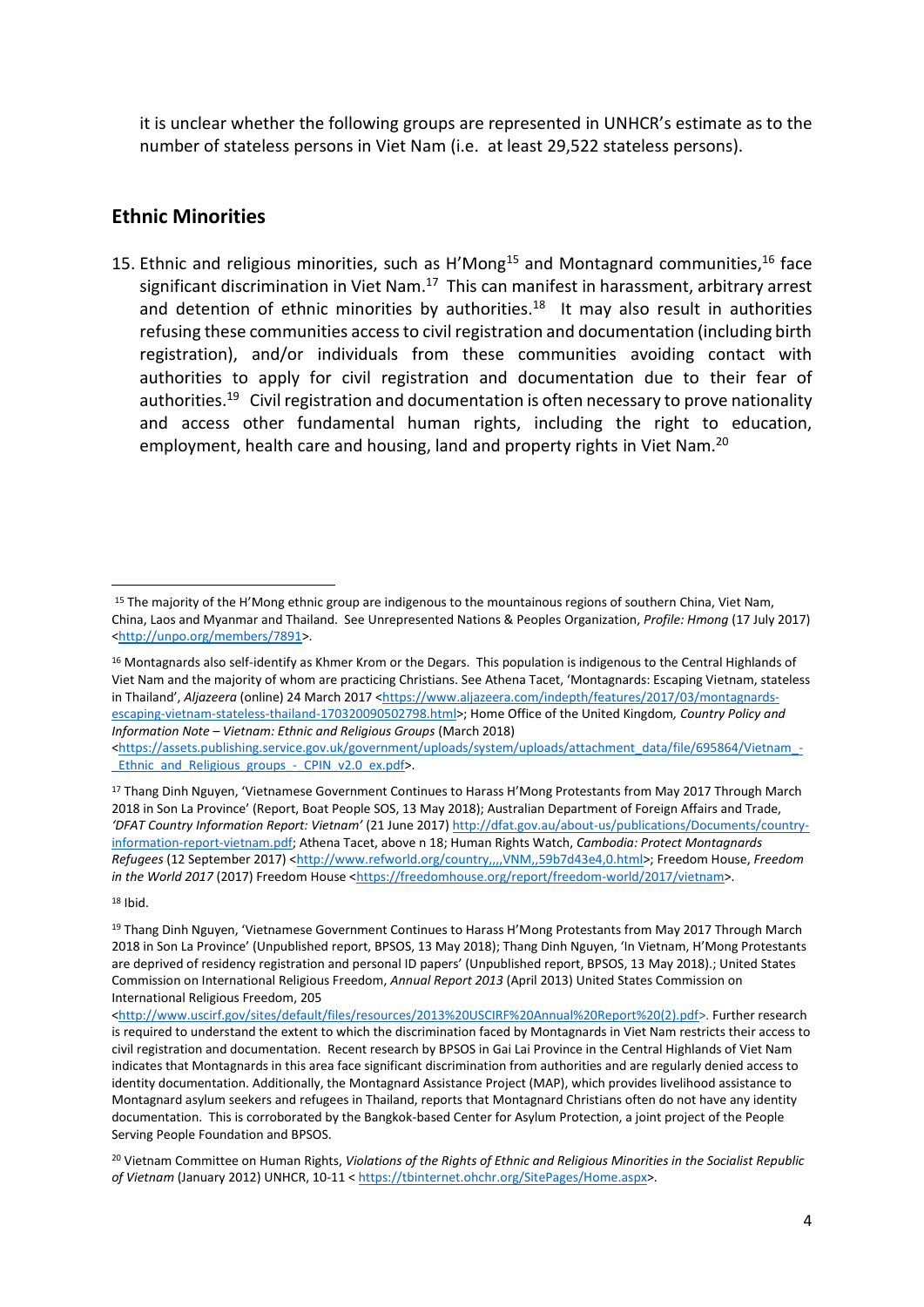### **Migrant Returnees**

16. Migrants, who have recently returned to Viet Nam after extended periods of time abroad in Cambodia (often residing and working in the informal fishing industry, just over the Vietnamese border), frequently do not hold any civil documentation, including birth certificates.<sup>21</sup> As a result, upon return to Viet Nam, they have difficulty proving their links to Viet Nam and accessing fundamental human rights.<sup>22</sup> For example, children often cannot access education in Viet Nam without a birth certificate. <sup>23</sup> Currently, there are at least 1000 returned migrants living in precarious housing settlements along the Viet Nam-Cambodia border (but within Vietnamese territory).<sup>24</sup> Children from this community who are without birth registration and whose parents are without identity documentation, are likely to be stateless or at risk of statelessness.<sup>25</sup>

### **Internal Migrants and Internally Displaced Persons ("IDPs")**

- 17. Viet Nam has a restrictive, strictly enforced residential registration system, which determines access to social services, land and utilities.<sup>26</sup> The system stipulates that citizens must register their permanent residence in only one district.<sup>27</sup> The criteria for gaining permanent residence in a new district is "by purchasing land, marrying into a family who already hold permanent residence, or renting a house with an official lease and a minimum amount of liveable space".<sup>28</sup>
- 18. This criteria is often unachievable for internal migrants and internally displaced persons,<sup>29</sup> exacerbating the existing marginalisation and vulnerabilities of these populations.<sup>30</sup> For

<sup>22</sup> Duy Tran, above n 23.

 $23$  Ihid.

**.** 

 $24$  Ibid.

<sup>25</sup> UNHCR, *Birth Registration – Child Protection Brief* (August 2013) Refworld <

<sup>28</sup> Ibid.

<sup>21</sup> Duy Tran, 'No money, no papers: stateless Vietnamese return home from Cambodia' *VN Express International* (online) 9 August 2016 [<https://e.vnexpress.net/news/travel-life/culture-arts/no-money-no-papers-stateless-vietnamese-return](https://e.vnexpress.net/news/travel-life/culture-arts/no-money-no-papers-stateless-vietnamese-return-home-from-cambodia-3449463.html)[home-from-cambodia-3449463.html>](https://e.vnexpress.net/news/travel-life/culture-arts/no-money-no-papers-stateless-vietnamese-return-home-from-cambodia-3449463.html); Tay Ninh, 'No easy homecoming for stateless Vietnamese children from Cambodia' *Thanh Nien News* (online) 12 July 2016 [<http://www.thanhniennews.com/society/no-easy-homecoming-for-stateless](http://www.thanhniennews.com/society/no-easy-homecoming-for-stateless-vietnamese-children-from-cambodia-64102.html)[vietnamese-children-from-cambodia-64102.html>](http://www.thanhniennews.com/society/no-easy-homecoming-for-stateless-vietnamese-children-from-cambodia-64102.html).

[http://www.refworld.org/docid/523fe9214.html>](http://www.refworld.org/docid/523fe9214.html); *Guidelines on Statelessness No 4: Ensuring Every Child's Right to Acquire a Nationality through Articles 1–4 of the 1961 Convention on the Reduction of Statelessness*, UN Doc HCR/GS/12/04 (21 December 2012) 12 [55] ('*Guidelines on Statelessness No 4*').

<sup>26</sup> Norwegian Refugee Council, *2018 Global Report on Internal Displacement –Spotlight: Vietnam* (2018) Refworld [<http://www.refworld.org/topic,50ffbce526e,50ffbce5274,5b28b7392,0,,,VNM.html>](http://www.refworld.org/topic,50ffbce526e,50ffbce5274,5b28b7392,0,,,VNM.html); Jonathan De Luca, 'Vietnam's Left Behind Urban Migrants' The Diplomat (online) 8 April 2017 [<https://thediplomat.com/2017/04/vietnams-left-behind](file://///fdldc1/homedrives$/DavinaW/Desktop/Jonathan%20De%20Luca,%20‘Vietnam’s%20Left%20Behind%20Urban%20Migrants’%20The%20Diplomat%20(online)%208%20April%202017%20%3chttps:/thediplomat.com/2017/04/vietnams-left-behind-urban-migrants/%3e.)[urban-migrants/](file://///fdldc1/homedrives$/DavinaW/Desktop/Jonathan%20De%20Luca,%20‘Vietnam’s%20Left%20Behind%20Urban%20Migrants’%20The%20Diplomat%20(online)%208%20April%202017%20%3chttps:/thediplomat.com/2017/04/vietnams-left-behind-urban-migrants/%3e.)>; Vietnam Committee on Human Rights, above n 22.

<sup>27</sup> Jonathan De Luca, above n 28.

<sup>&</sup>lt;sup>29</sup> United Nations Population Fund and Vietnam General Statistics Office, The 2015 National Internal Migration Survey: Major Findings (13 December 2012) United Nations Population Fund (Vietnam) <http://vietnam.unfpa.org/sites/default/files/pub-pdf/PD\_Migration%20Booklet\_ENG\_printed%20in%202016.pdf>.

<sup>30</sup> Jonathan De Luca, above n 28.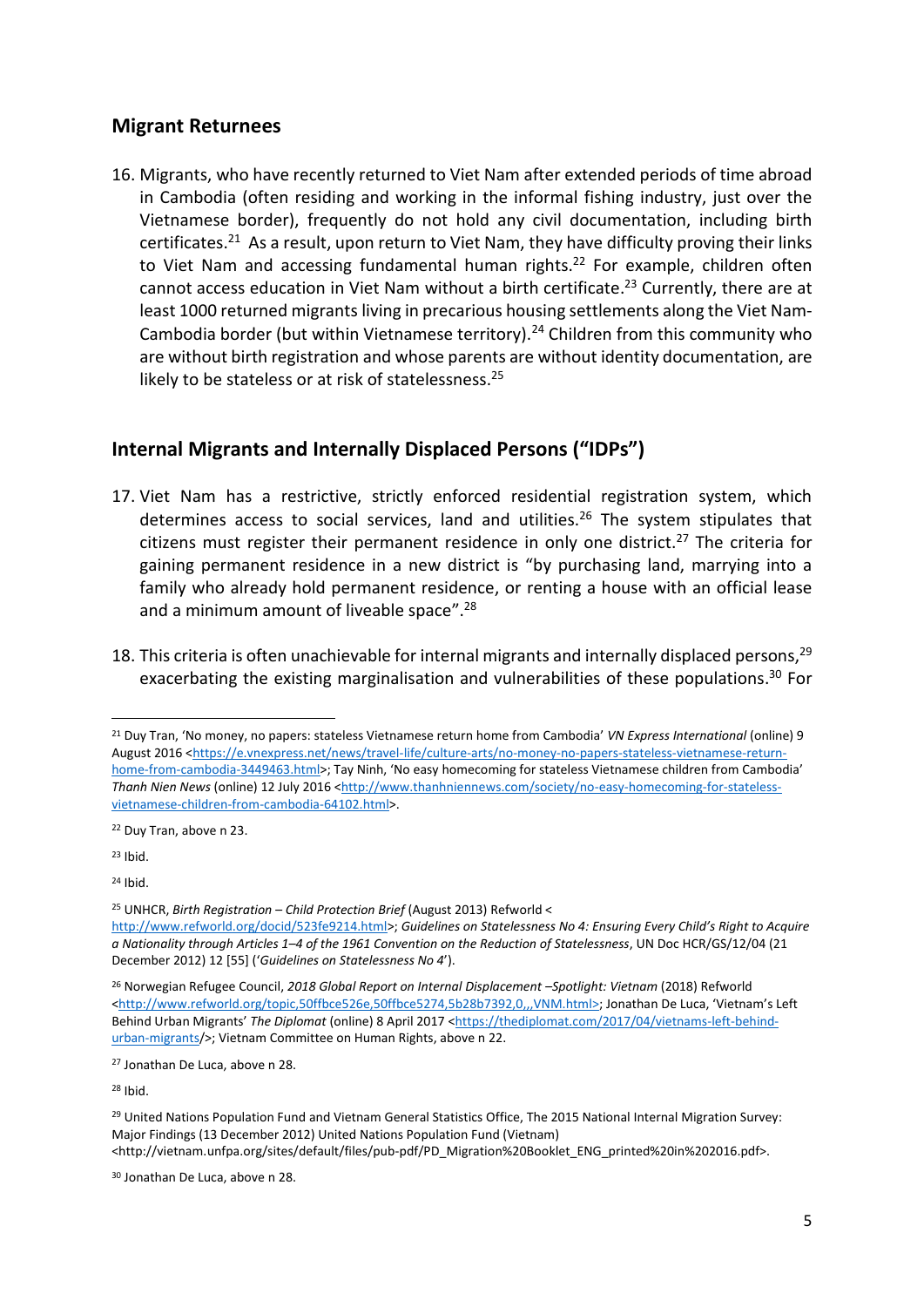example, individuals not registered with the residential registration system have limited access to State protection and are vulnerable to exploitation.<sup>31</sup> Additionally, lack of registration within the residential registration system restricts access to education and health care.<sup>32</sup>

- 19. Therefore, even though the Vietnamese Constitution provides that all citizens enjoy equal rights,<sup>33</sup> citizens in fact enjoy differing access to fundamental human rights depending on their status with respect to the residential registration system.<sup>34</sup>
- 20. This discrepancy is significant given that Viet Nam currently has at least 12 million internal migrants, 13.5 percent who are unregistered and 49 percent who have temporary household registration.<sup>35</sup> Internal migration and displacement in Viet Nam is likely to increase over time, particularly given the susceptibility of Viet Nam to disaster displacement.<sup>36</sup> The Norwegian Refugee Council ranks Viet Nam as the fourth country in the world most at risk to disaster-displacement, after India, China and Bangladesh.<sup>37</sup>

#### **Survivors of Human Trafficking and Exploitation**

- 21. Typically, stateless persons and those at risk of statelessness are at heightened risk of human trafficking and exploitation because they often have difficulty proving their identity or links to a State. $38$  Similarly, survivors of human trafficking can also be at heightened risk of statelessness.
- 22. The below case study from BPSOS, clearly demonstrates some of the risks and vulnerabilities that survivors of trafficking can face, and how this can increase their risk of statelessness.
- 23. N.T.L,<sup>39</sup> a 27 year old woman, was rescued from a bonded labour in Jordan by BPSOS and returned to Viet Nam in March 2008. Upon return, she was detained for a number of

 $31$  Ibid.

<sup>32</sup> Jonathan De Luca, above n 28; United Nations Population Fund and Vietnam General Statistics Office, above n 31, 196.

<sup>33</sup> See *Constitution of the Socialist Republic of Vietnam* (Vietnam), art 34 [Socialist Republic of Vietnam trans, *Constitution of the Socialist Republic of Vietnam)* (15 April 1992) [<http://www.refworld.org/docid/3ae6b573c.html>](http://www.refworld.org/docid/3ae6b573c.html)].

<sup>34</sup> Norwegian Refugee Council, above n 28.

<sup>35</sup> Household data from the survey conducted for the following referenced report by United Nations Population Fund and Vietnam General Statistics Office (above, n 30) shows that 13.6 percent of the population of Viet Nam are migrants. Given the population of Viet Nam is at least 91 million, 13.6 percent of the population equates to at least 12 million internal migrants.

<sup>36</sup> Environmental Migration Portal, *Vietnam* (2015) Environmental Migration Portal

<sup>&</sup>lt;http://www.environmentalmigration.iom.int/viet-nam>. Norwegian Refugee Council, above n 28. Jonathan De Luca, above n 28.

<sup>37</sup> Norwegian Refugee Council, above n 28.

<sup>38</sup> U.S. Department of State, *Trafficking in Persons Report* (June 2016) U.S. Department of State, 23

[<sup>&</sup>lt;https://www.state.gov/documents/organization/258876.pdf>](https://www.state.gov/documents/organization/258876.pdf).

<sup>&</sup>lt;sup>39</sup> The trafficking survivor's name and the details of their case have been anonymised, to ensure confidentiality.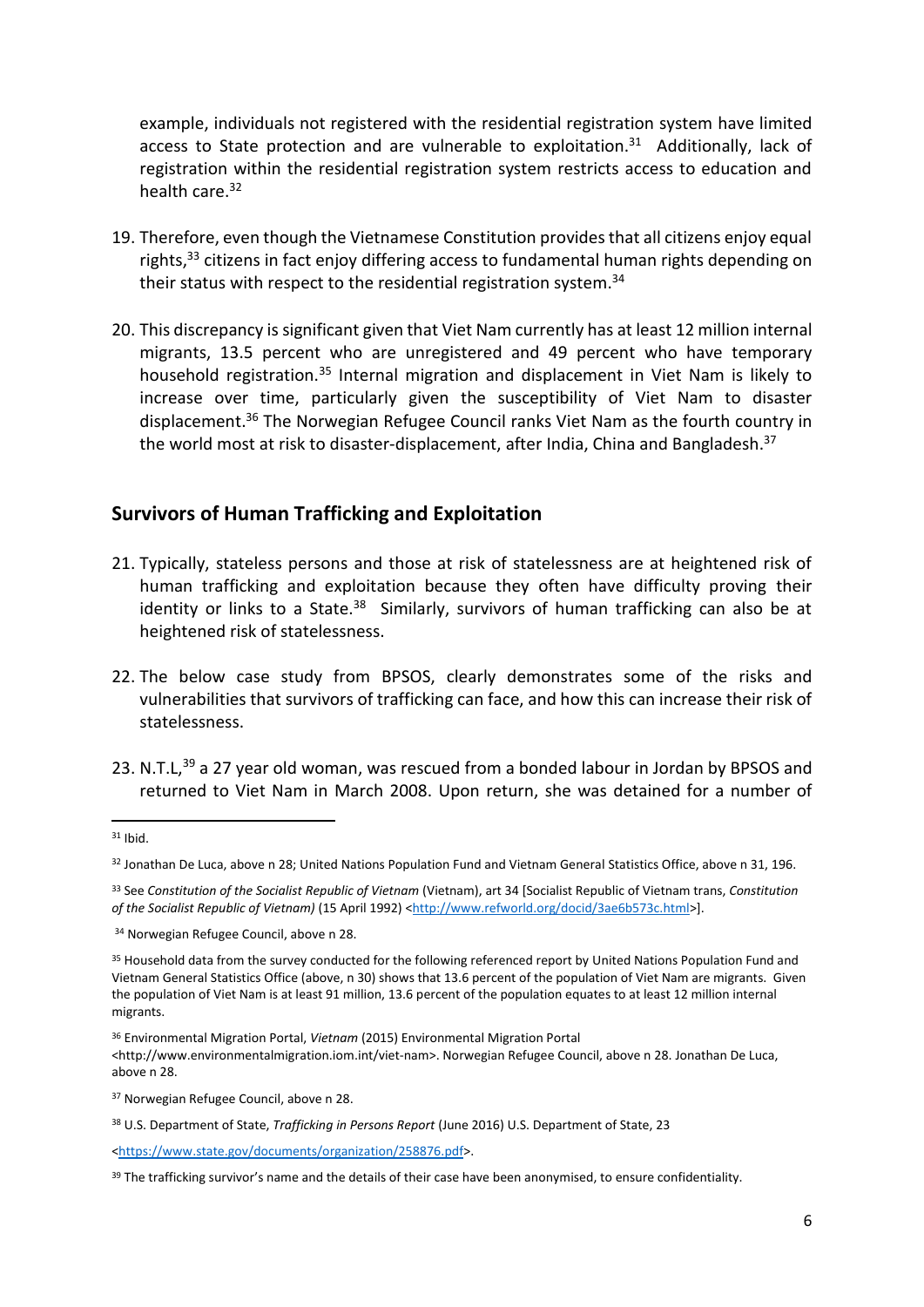hours at the Noi Bai Airport in Hanoi for investigation by the police on the basis of her participation in a strike against labour exploitation (while she was based in Jordan). Following release, in Viet Nam, N.T.L supported a number of repatriated human trafficking survivors to file a legal complaint against the Hanoi-based labour export company who trafficked N.T.L and others into bonded labour in Jordan. Following lodging the legal complaint N.T.L received numerous verbal and physical threats to her life, including from local police. In response, in search of protection, she moved to another city in Viet Nam. In her new area of residence she was not issued with a household registration and had difficulty in obtaining employment. She was also unable to register her marriage or the birth of her child, because she did not have a household registration. She has since fled Viet Nam and has been recognised as a refugee by UNHCR.

- 24. The Government of Viet Nam does not fully meet the minimum standards for the elimination of human trafficking. $40$  However, it is making various efforts to do so. $41$
- 25. For example, it is significant that Viet Nam's domestic law recognises the vulnerability of stateless persons to human trafficking.<sup>42</sup> That is, the *Law No. 66/2011/QH12 on human trafficking prevention and combat* states that "victims who are Vietnamese citizens or *stateless persons* permanently residing in Viet Nam may depending on the cases specified in Articles 33 thru (sic) 38 of this Law enjoy the following regimes: Support to meet essential needs and for travel expenses; Medical support; Psychological support; Legal aid; Support in general education and vocational training; and initial difficulty allowance, support in loan borrowing". 43
- 26. The effective implementation of the recommendations in the 2018 Trafficking in Persons report to Viet Nam is imperative to ending human trafficking in Viet Nam, including human trafficking of stateless persons. These recommendations include:
	- 26.1. "develop and train officials on implementing guidelines for Articles 150 and 151 of the new penal code, with a focus on identifying and investigating forced labor and internal trafficking cases";
	- 26.2. "vigorously prosecute all forms of trafficking and convict and punish traffickers, including in cases involving forced labor or complicit officials";
	- 26.3. "strengthen efforts to monitor labor recruitment companies and enforce regulations prohibiting the imposition of recruitment fees";

<sup>40</sup> U.S. Department of State, *Trafficking in Persons Report* (June 2018) [https://www.state.gov/documents/organization/282798.pdf;](https://www.state.gov/documents/organization/282798.pdf) U.S. Department of State, above n 38.

<sup>41</sup> Ibid.

<sup>42</sup> See also Tien Le, *Human Trafficking in Vietnam: Preventing Crime and Protecting Victims Through Inter-Agency Cooperation* (2017) [<https://eprints.qut.edu.au/110537/1/Tien%20Hoang\\_Le\\_Thesis.pdf>](https://eprints.qut.edu.au/110537/1/Tien%20Hoang_Le_Thesis.pdf).

<sup>43</sup> *Law on Human Trafficking Prevention and Combat* (Vietnam) No. 66/2011/QH12 [International Labour Organisation Trans (*Law on Human Trafficking Prevention and Combat (No. 66/2011/QH12)* (29 March 2011) < [https://www.ilo.org/dyn/natlex/docs/ELECTRONIC/91653/106409/F-1429920306/VNM91653%20Eng.pdf>](https://www.ilo.org/dyn/natlex/docs/ELECTRONIC/91653/106409/F-1429920306/VNM91653%20Eng.pdf)].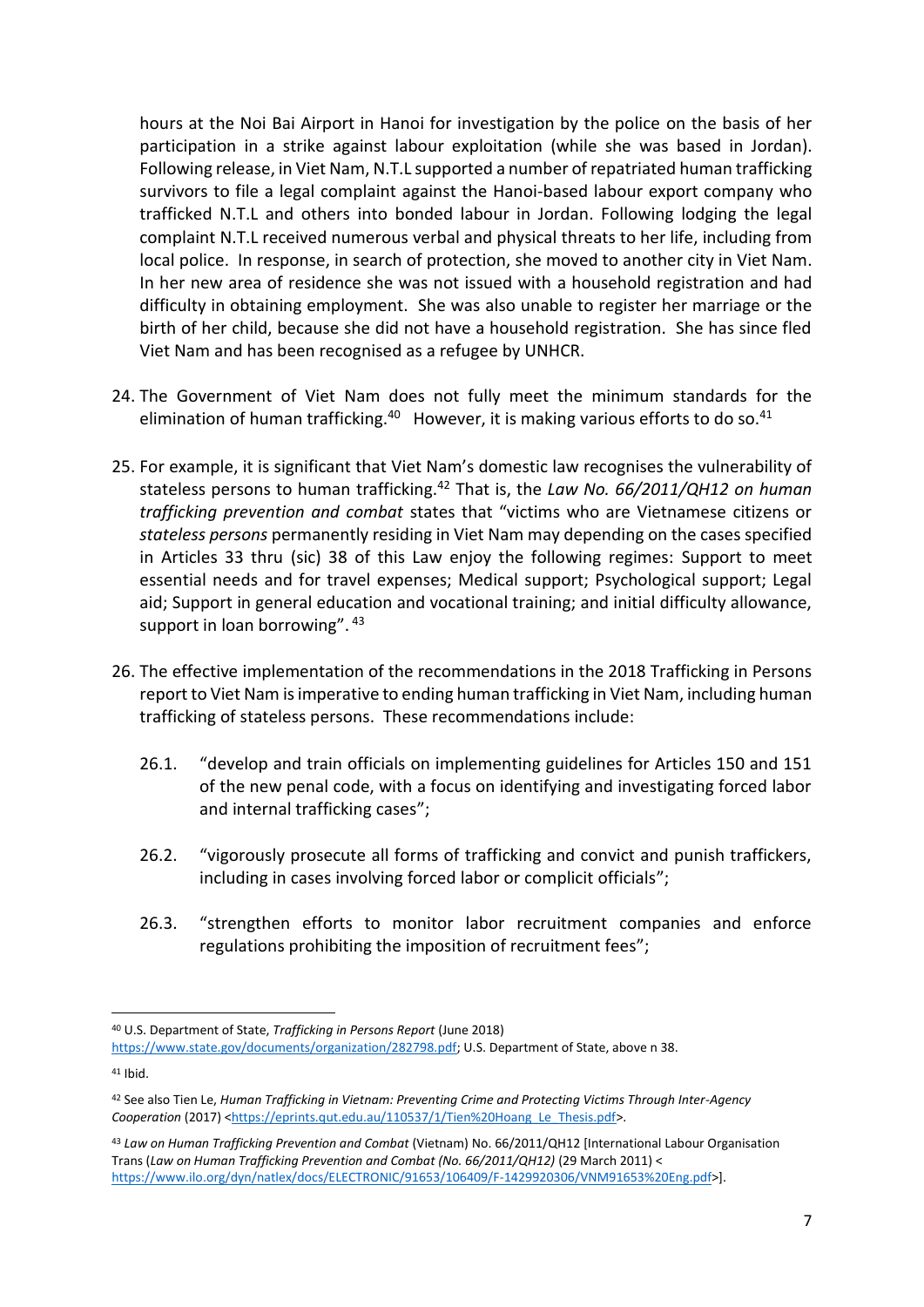- 26.4. "align and implement policies to identify and assist victims among vulnerable groups, such as migrant workers, individuals in prostitution, and child laborers, and train relevant officials on these procedures";
- 26.5. "amend the penal code to criminalize all forms of child sex trafficking consistent with international law";
- 26.6. "improve interagency cooperation to effectively implement the anti-trafficking national action plan, including by clarifying the roles of national and provinciallevel government entities, fully integrating trafficking data collection into law enforcement efforts, and allocating sufficient resources to the national action plan";
- 26.7. "develop programs that reduce stigma and promote reintegration of trafficking returnees";
- 26.8. "in consultation with civil society, tailor awareness-raising campaigns to geographic- and sector-specific vulnerabilities and evaluate them to ensure maximum benefit to high-risk communities";
- 26.9. "allow independent verification that Vietnamese drug users are no longer subjected to forced labor in government run rehabilitation centers"; and
- 26.10. "expand training for consular officials on worker rights and international labor standards". 44

### **Birth Registration**

- 27. Birth registration is an important tool for the prevention of statelessness because it establishes a legal record of where a child was born and to whom.<sup>45</sup> That is, birth registration (and birth certificates) often provide essential proof as to whether a person has acquired nationality by birth or descent, or their eligibility to acquire nationality by birth or descent. <sup>46</sup>
- 28. Viet Nam has obligations under CRC Article 7, to register all births *immediately.* Further, Target 16.9 of the Sustainable Development Goals, aims to 'by 2030 provide legal identity for all including birth registration'.

<sup>44</sup> U.S. Department of State, above n 38; U.S. Department of State, above n 40.

<sup>45</sup> UNHCR, above n 27; Guidelines on Statelessness, above n 27, 12 [55].

<sup>46</sup> Ibid.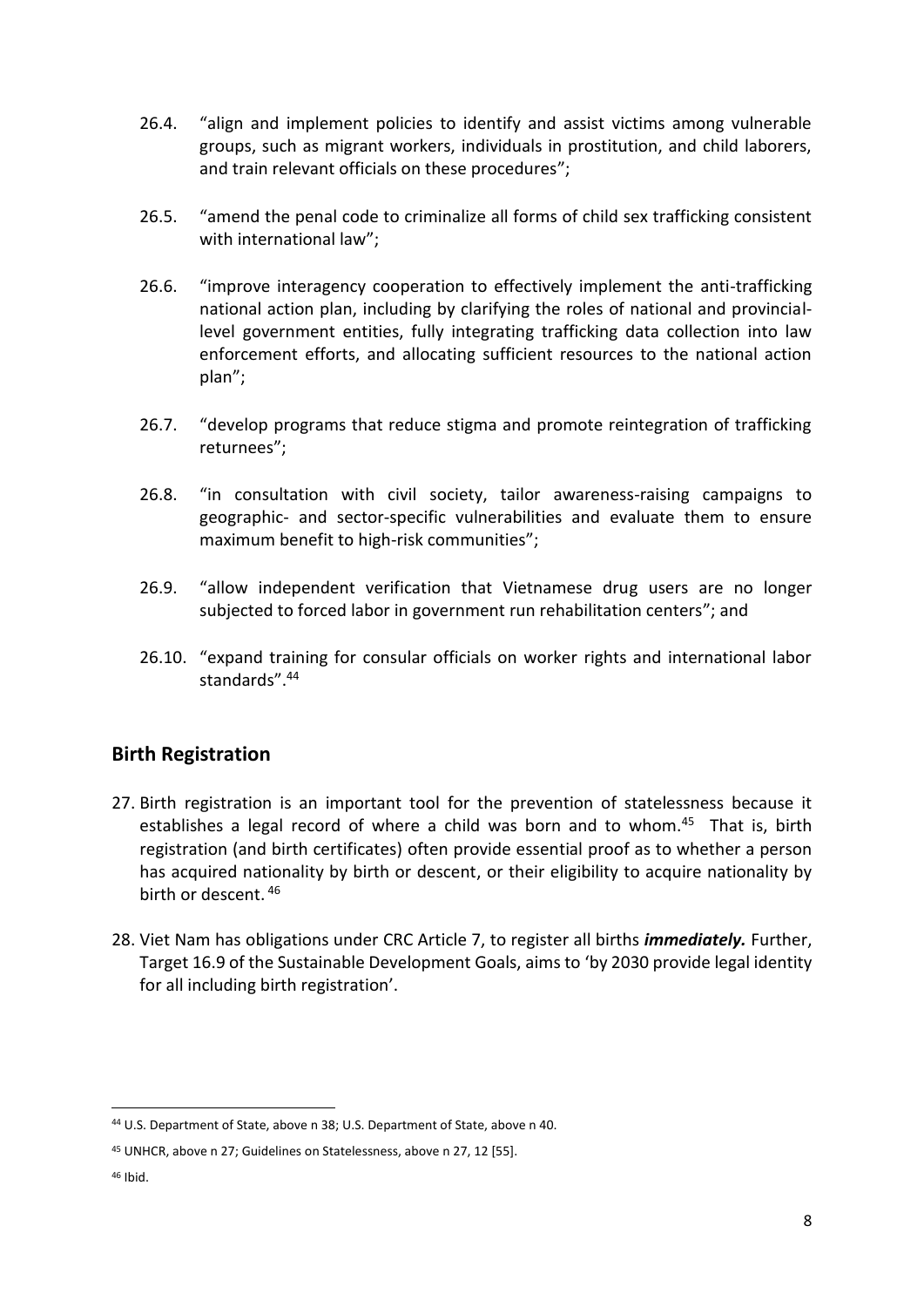- 29. As detailed above, Viet Nam has made significant efforts towards universal birth registration<sup>47</sup> and birth registration rates in Viet Nam are relatively high by global standards<sup>48</sup>
- 30. However, marginalised and disadvantaged groups continue to experience significant barriers in accessing birth registration - increasing statelessness risks amongst these communities. <sup>49</sup> For example, the following are some of the populations in in Viet Nam that are at risk of non-registration of births:
	- 30.1. children born in remote and hard to reach rural areas, <sup>50</sup>
	- 30.2. children born to ethnic and religious minorities,  $51$
	- 30.3. street children in urban areas of Viet Nam,<sup>52</sup>
	- 30.4. undocumented migrant families who do not hold a "household registration book" (and are not registered with the "household registration system"), 53
	- 30.5. children born to parents who are not married, including parents who are under the legal age of marriage (18 years of age),<sup>54</sup>
	- 30.6. children born with two older siblings (the unofficial "two-child policy" in Viet Nam and associated social stigma against families with more than two children, can also result in families not registering children born if they are not their first or second born), <sup>55</sup> and
	- 30.7. children of disputed nationality (including those living amongst the mountainous region of Viet Nam the borders China, Cambodia and Laos PDR and those born to fathers of foreign nationality).<sup>56</sup>

<sup>51</sup> Ibid.

<sup>55</sup> Ibid, 27.

<sup>56</sup> Ibid.

<sup>1</sup> <sup>47</sup> UNICEF, *Unequal at Birth – Disparities in Birth Registration in East Asia and the Pacific* (2015) UNICEF [<https://www.unicef.org/eapro/Unequal\\_at\\_Birth\\_UNICEF\\_EAP.pdf>](https://www.unicef.org/eapro/Unequal_at_Birth_UNICEF_EAP.pdf).

<sup>48</sup> Ibid.

<sup>49</sup> Plan International, *'Birth Registration and Children's Rights: A Complex Story'* (May 2014) Plan International, 26 [<https://www.planinternational.be/sites/default/files/2017-](https://www.planinternational.be/sites/default/files/2017-09/birth_registration_and_childrens_rights_full_report_1.pdf) [09/birth\\_registration\\_and\\_childrens\\_rights\\_full\\_report\\_1.pdf>](https://www.planinternational.be/sites/default/files/2017-09/birth_registration_and_childrens_rights_full_report_1.pdf).

<sup>50</sup> Thanh Huong, *Getting feedback from citizen to improve birth registration services in Viet Nam* (29 April 2016) UNICEF [<http://unicefvietnam.blogspot.com/2016/04/getting-feedback-from-citizen-to.html>](http://unicefvietnam.blogspot.com/2016/04/getting-feedback-from-citizen-to.html).

<sup>52</sup> UNHCR, above n 22.

<sup>53</sup> Plan International, above, n 49.

<sup>54</sup> Ibid.